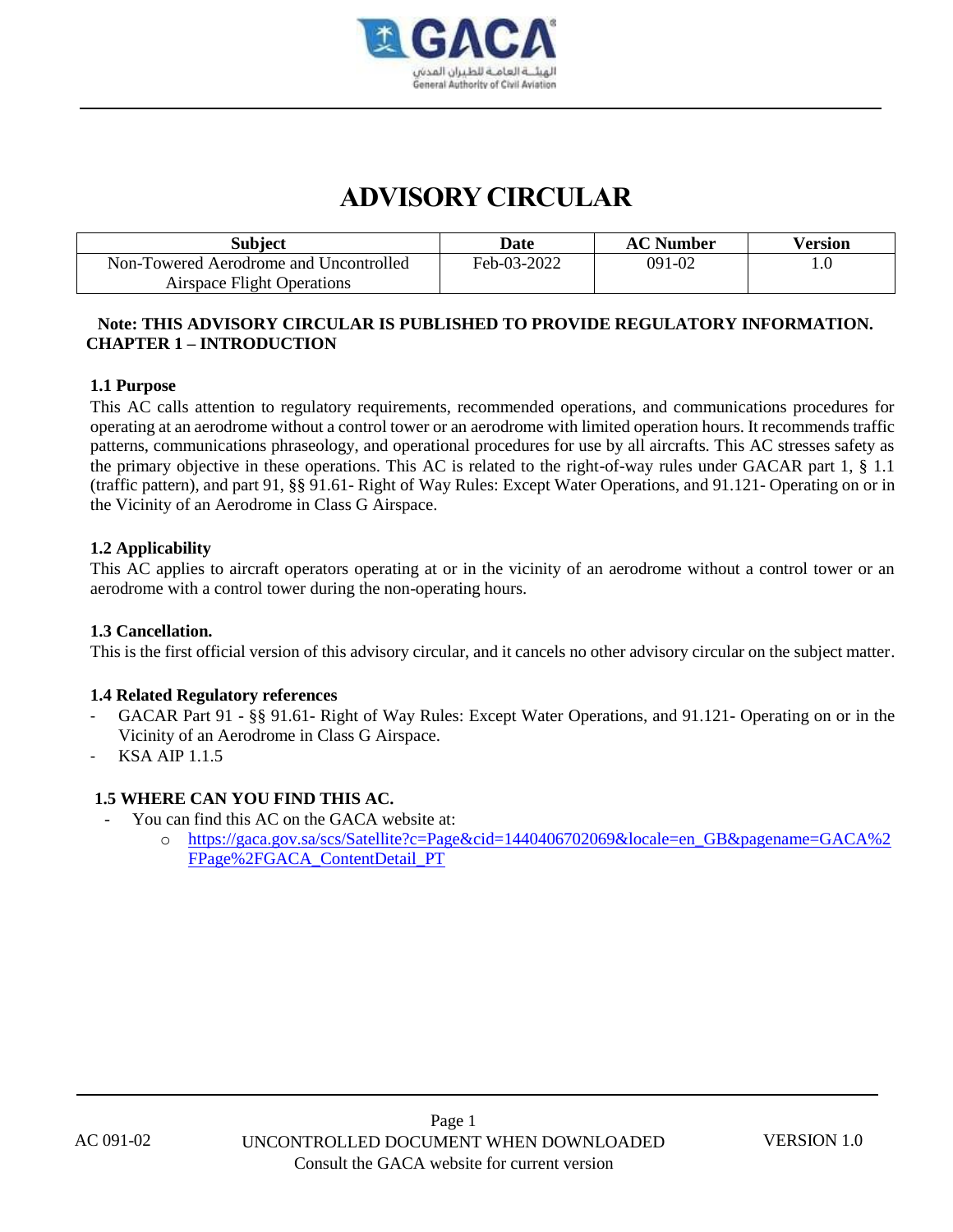

# **1.6 Definitions of Terms Used in this Advisory Circular.**

| <b>Aerodromes Without Operating Control Towers:</b> | Aerodromes without control towers or Aerodromes with        |
|-----------------------------------------------------|-------------------------------------------------------------|
|                                                     | control towers that are not operating. These Aerodromes     |
|                                                     | are commonly referred to as non-towered or part-time-       |
|                                                     | towered Aerodromes. Another term commonly used is           |
|                                                     | "uncontrolled Aerodrome."                                   |
| <b>Class G airspace:</b>                            | Uncontrolled airspace or Class G airspace is the portion    |
|                                                     | of the airspace that has not been designated as Class A, B, |
|                                                     | C, D, or E. It is therefore designated uncontrolled         |
|                                                     | airspace. Class G airspace extends from the surface to the  |
|                                                     | base of the overlying Class E airspace.                     |
|                                                     |                                                             |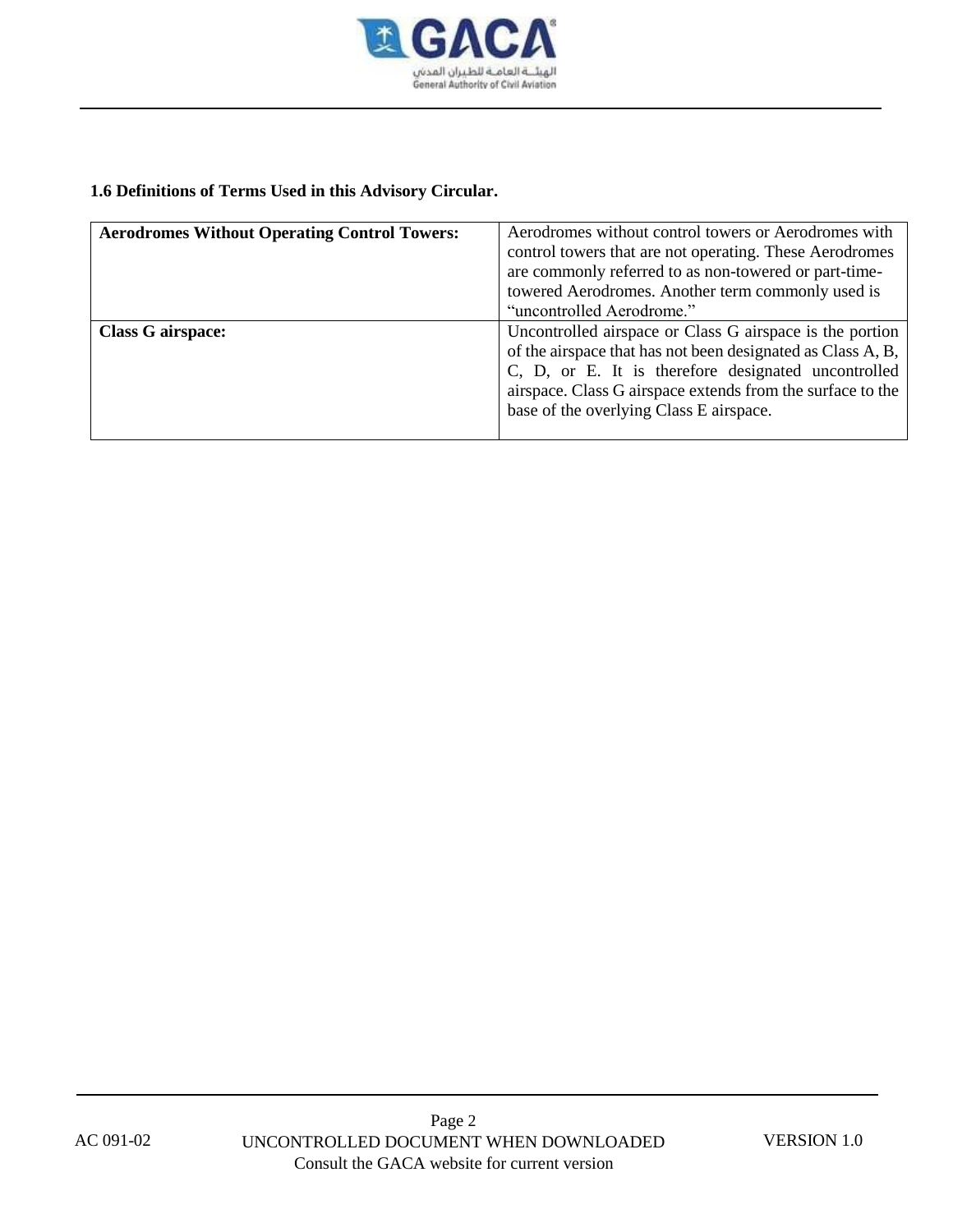

## **CHAPTER 2 – Uncontrolled Aerodrome Operations**

## **2.1 Introduction/Background**.

2.1.1 While the stipulated regulations for flight operations in an uncontrolled aerodrome have already been in place, GACA has noticed, through its analysis of safety data, that a recent increase of unsafe air traffic occurrences was primarily caused by the noticeable increase in air traffic in the uncontrolled aerodromes and the occasional lack of adherence to the stipulated regulations by some of the aircraft operators.

2.1.2 In order to promote safety, GACA has issued this AC to stress the necessity to follow GACA stipulated rules when operating at an aerodrome without an operating control tower. This AC provides frequency information, good operating practices, and procedures for pilots to follow while operating at such aerodromes. Moreover, the observance of a standard traffic pattern and the use of TIBA procedures as detailed in this AC will improve the safety and efficiency of aircraft operations while operating in aerodrome without an operating control tower.

2.1.3 Regulatory provisions relating to traffic patterns are found in GACAR parts 91, 93, and 97. The aerodrome traffic patterns described in part 93 relate primarily to those aerodromes where there is a need for unique traffic pattern procedures not provided in part 91. Additionally, Part 97 addresses instrument approach procedures (IAP). Part 91 requires that pilots of airplanes approaching to land, make all turns to the left at aerodromes without operating control towers.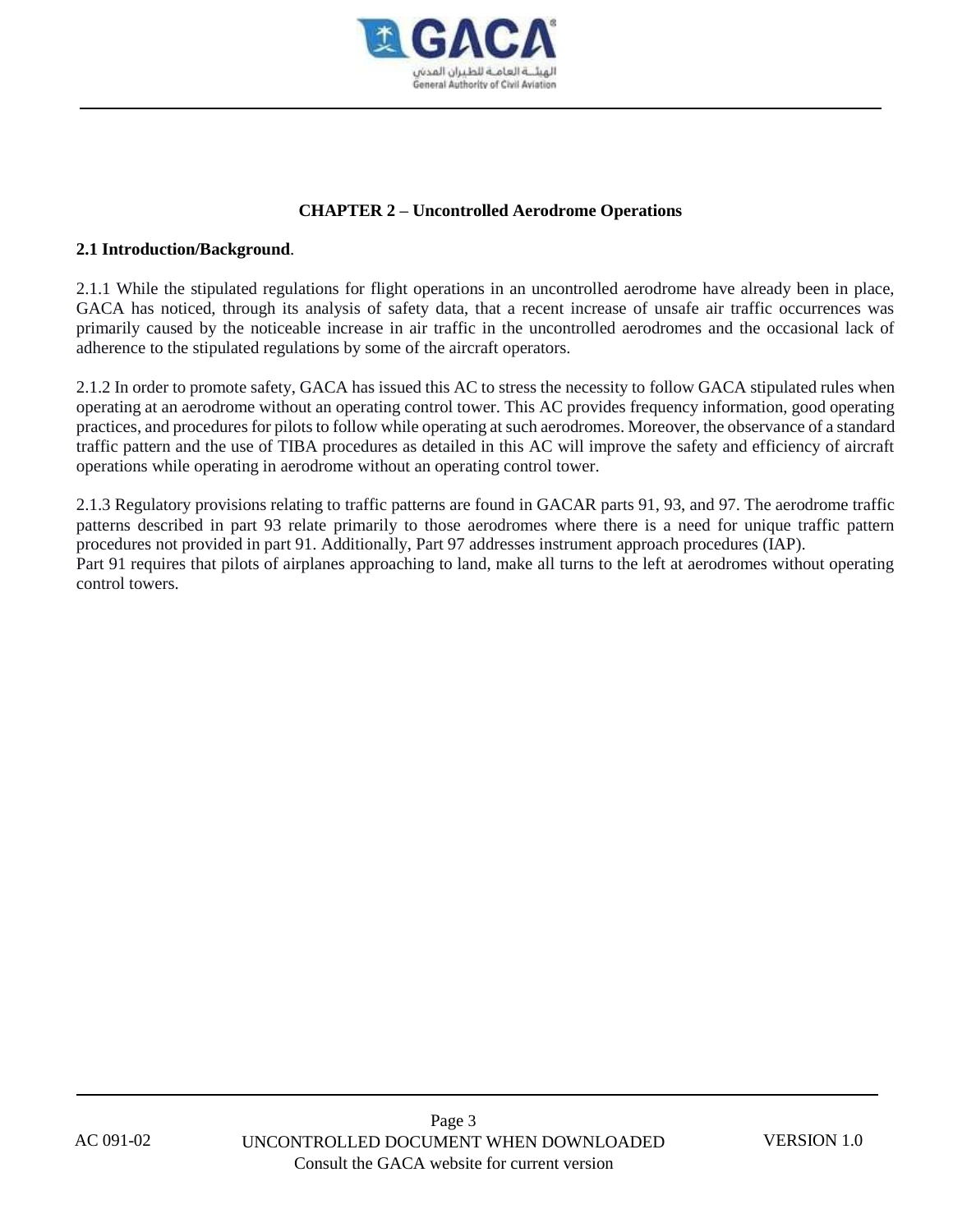

## **CHAPTER 3 – General Operating Practices**

**3.1 Left Traffic.** Use of standard traffic patterns (left turns) for all aircraft and the (TIBA) procedures published in the KSA AIP by radio-equipped aircraft are required at all aerodromes without operating control towers unless indicated otherwise by visual markings, light gun signals, aerodrome publications, or published approach procedure. It is recognized that other traffic patterns (right turns) may already be in common use at some aerodromes or that special circumstances or conditions exist that may prevent use of the standard traffic pattern. Right-hand patterns are noted at aerodromes on an aeronautical chart with an "RP" designator and the applicable runway next to the aerodrome symbol.

**3.2 Collision Avoidance.** The pilot in command's (PIC) primary responsibility is to see and avoid other aircraft and to help them see and avoid his or her aircraft. Keep lights and strobes on. The use of any traffic pattern procedure does not alter the responsibility of each pilot to see and avoid other aircraft.

**3.3 Preflight Actions.** As part of the preflight familiarization with all available information concerning a flight, each pilot should review all appropriate publications (e.g., Chart Supplements, the KSA AIP, and NOTAMs), for pertinent information on current traffic patterns at the departure and arrival aerodromes.

**3.4 Traffic Flow.** It is recommended that pilots use visual indicators, such as the segmented circle, wind direction indicator, landing direction indicator, and traffic pattern indicators that provide traffic pattern information. If other traffic is present in the pattern, arriving or departing aircraft should use the same runway as these aircraft. Transient aircraft may not know local ground references, so pilots should use standard pattern phraseology, including distances from the aerodrome.

**3.5 Straight-In Landings.** GACA encourages pilots to use the standard traffic pattern when arriving or departing a nontowered aerodrome or a part-time-towered aerodrome when the control tower is not operating, particularly when other traffic is observed or when operating from an unfamiliar aerodrome. However, there are occasions where a pilot can choose to execute a straight-in approach for landing when not intending to enter the traffic pattern, such as a visual approach executed as part of the termination of an instrument approach. Pilots should clearly communicate on the (TIBA) frequency and coordinate maneuvering for and execution of the landing with other traffic so as not to disrupt the flow of other aircraft. Therefore, pilots operating in the traffic pattern should be alert at all times to aircraft executing straight-in landings, particularly when flying a base leg prior to turning final.

**3.6 Instrument Flight Rules (IFR) Traffic.** Pilots conducting instrument approaches should be particularly alert for other aircraft in the pattern so as to avoid interrupting the flow of traffic and should bear in mind they do not have priority over other VFR traffic. Pilots are reminded that circling approaches require left-hand turns unless the approach procedure explicitly states otherwise. The reference is GACAR § 91.121(b).

3.6.1 Non-instrument-rated pilots might not understand radio calls referring to approach waypoints, depicted headings, or missed approach procedures. IFR pilots often indicate that they are on a particular approach, but that may not be enough information for a non-IFR-rated pilot to know your location. It is better to provide specific direction and distance from the aerodrome, as well as the pilot's intentions upon completion of the approach. For example, instead of saying, "PROCEDURE TURN INBOUND V-O-R APPROACH 36," it should be "6 MILES SOUTH … INBOUND V-O-R APPROACH RUNWAY 36, LOW APPROACH ONLY" or "6 MILES SOUTH… INBOUND V-O-R APPROACH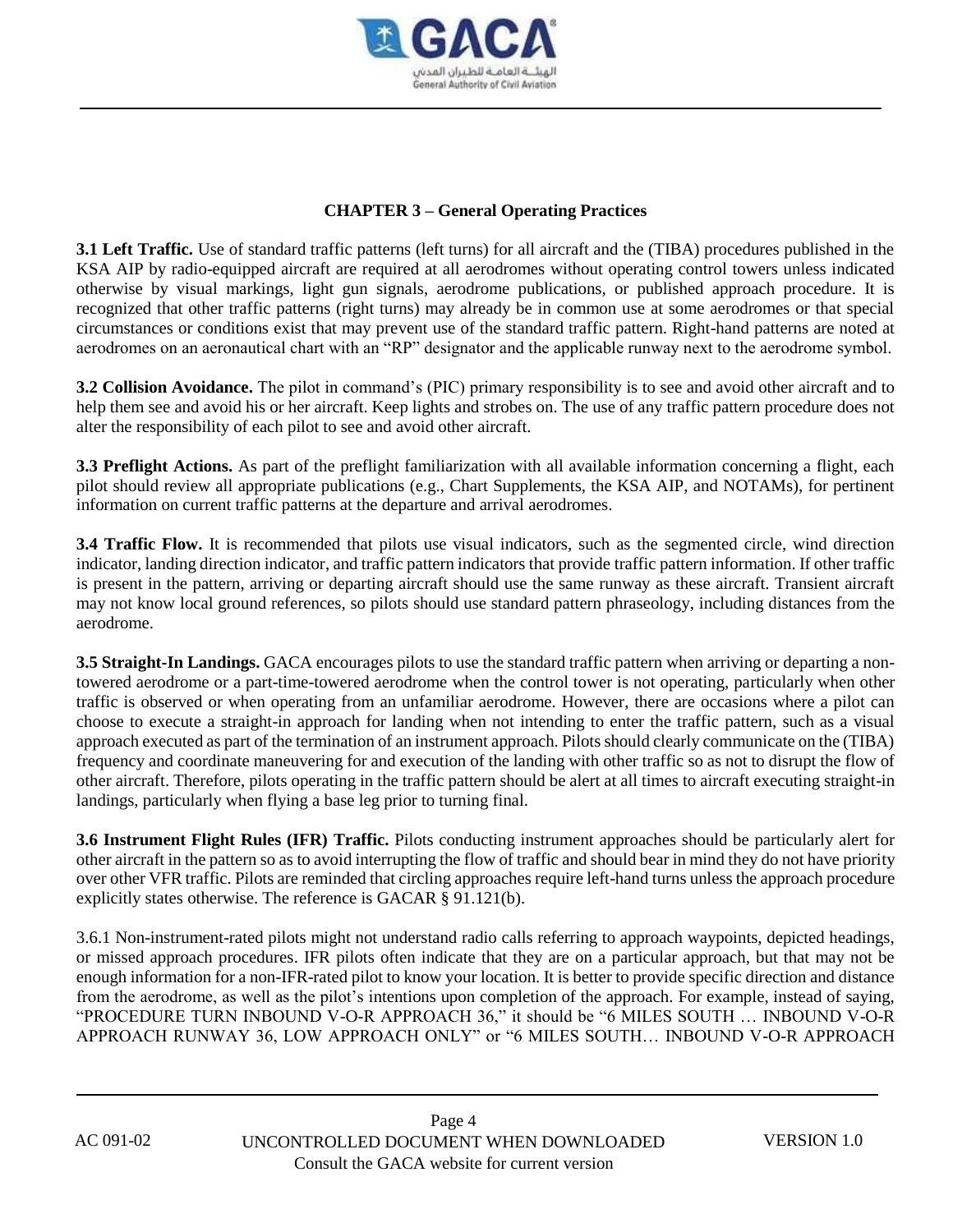

RUNWAY 36, LANDING FULL STOP."

**3.7 No-Radio Aircraft.** Pilots should be aware that procedures at aerodromes without operating control towers generally do not require the use of two-way radios; therefore, pilots should be especially vigilant for other aircraft while operating in the traffic pattern. Pilots of inbound aircraft that are not capable of radio communications should determine the runway in use prior to entering the traffic pattern by observing the landing direction indicator, the wind indicator, landing and departing traffic, previously referring to relevant aerodrome publications, or by other means.

**3.8 Wake Turbulence.** All aircraft generate wake turbulence. Therefore, pilots should be prepared to encounter turbulence while operating in a traffic pattern and especially when in the trail of other aircraft. Wake turbulence can damage aircraft components and equipment. In flight, avoid the area below and behind the aircraft generating turbulence, especially at low altitude where even a momentary wake encounter can be hazardous. All operators should be aware of the potential adverse effects that their wake, rotor, or propeller turbulence has on light aircraft and ultralight vehicles.

**3.9 Other Approaches to Land.** Pilots should be aware of the other types of approaches to land that may be used at an aerodrome when a pilot indicates they are doing so, which may or may not be initiated from the traffic pattern. The more common types of these include a short approach, low approach, or overhead approach.

3.9.1 A short approach is executed when the pilot makes an abbreviated downwind, base, and final legs turning inside of the standard 45-degree base turn. This can be requested at a towered aerodrome for aircraft spacing but is more commonly used at a non-towered aerodrome or a part-time-towered aerodrome when the control tower is not operating, when landing with a simulated engine out or completing a power-off 180-degree accuracy approach commercial-rating maneuver.

3.9.2 A low approach is executed when an aircraft intends to overfly the runway, maintaining runway heading but not landing. This is commonly used by aircraft flying practice instrument approaches.

3.9.3 An overhead approach is normally performed by aerobatic or high-performance aircraft and involves a quick 180 degree turn and descent at the approach end of the runway before turning to land.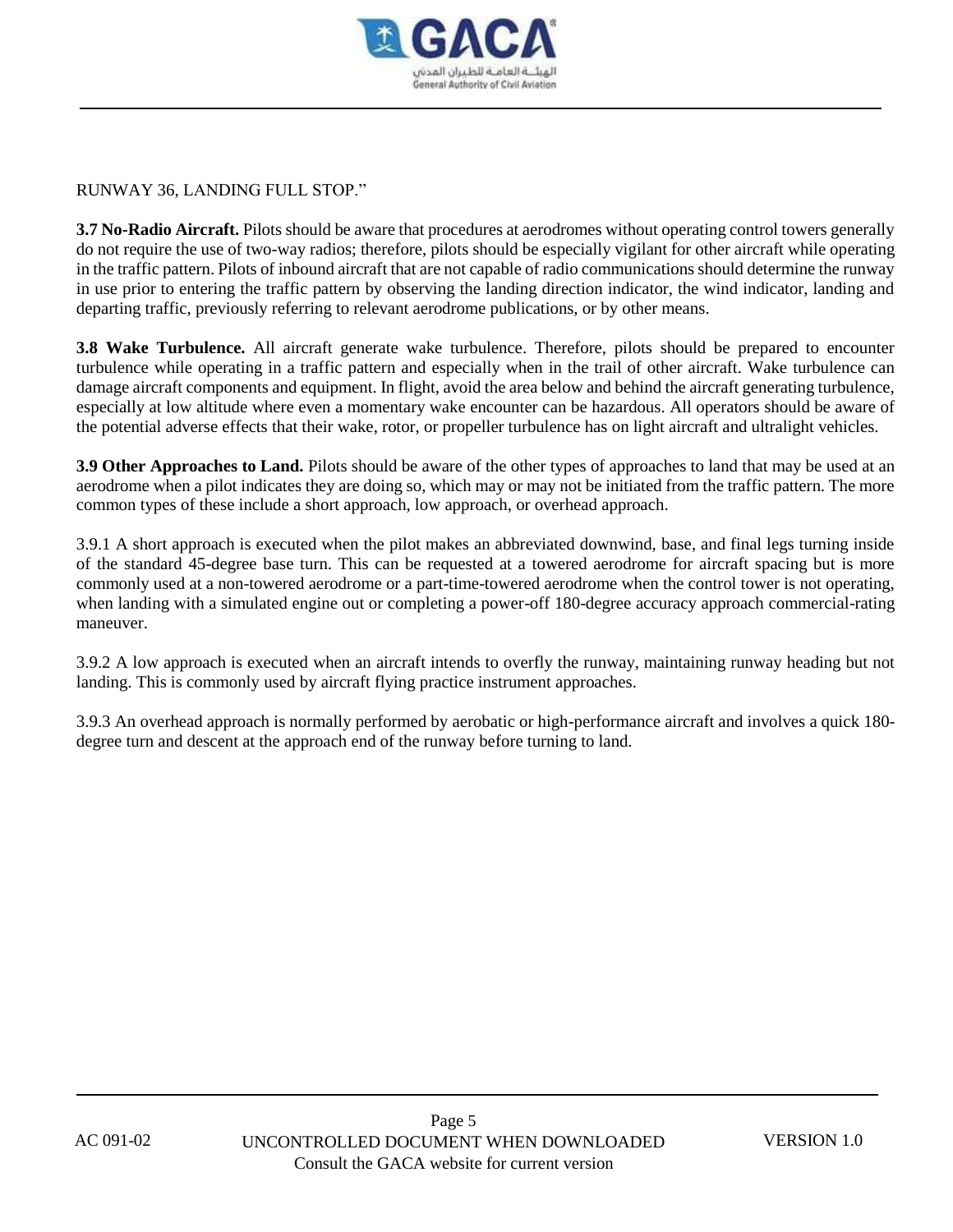

## **CHAPTER 4 – COMMUNICATIONS PROCEDURES**

**4.1 Recommended Traffic Advisory Practices.** All traffic within a 20-mile radius of a non-towered aerodrome or a part-time-towered aerodrome when the control tower is not operating should continuously monitor and communicate, as appropriate, on the designated (TIBA) frequency until leaving the area or until clear of the movement area. After first monitoring the frequency for other traffic present passing within 20 miles from the aerodrome, self-announcing of your position and intentions should prior to 20 miles from the aerodrome upon arrival. Departing aircraft should continuously monitor/communicate on the appropriate frequency from startup, during taxi, and until 20 miles from the aerodrome, unless the GACARs or local procedures require otherwise.

4.1.1 To achieve the greatest degree of safety, it is essential that:

1. All radio-equipped aircraft transmit/receive on a common frequency identified for the purpose of aerodrome advisories, as identified in appropriate aeronautical publications.

2. Pilots use the correct aerodrome name, as identified in appropriate aeronautical publications, when exchanging traffic information to reduce the risk of confusion.

3. To help identify one aerodrome from another, the correct aerodrome name should be spoken at the beginning and end of each self-announce transmission.

4. Pilots clarify intentions if a communication sent by either their aircraft or another aircraft was potentially not received or misunderstood.

5. Pilots limit communications on (TIBA) frequencies to safety-essential information regarding arrivals, departures, traffic flow, takeoffs, and landings. (TIBA) frequency should not be used for personal conversations.

4.1.3 **Self-Announce Position and/or Intentions.** "Self-announce" is a procedure whereby pilots broadcast their aircraft call sign, position, altitude, and intended flight activity or ground operation on the designated (TIBA) frequency. This procedure is used almost exclusively at aerodromes that do not have an operative control tower or an AFIS on the aerodrome. If an aerodrome has a control tower that is either temporarily closed or operated on a part-time basis, and there is no operating AFIS on the aerodrome, pilots should use the published (TIBA) frequency to self-announce position and/or intentions when entering within 20 miles of the aerodrome.

4.1.6 **Practice Instrument Approaches.** Pilots conducting practice instrument approaches should be particularly alert for other aircraft that may be departing in the opposite direction or on a base leg or final approach to the runway associated with the approach. Conducting any practice instrument approach, regardless of its direction relative to other aerodrome operations, does not take priority over other VFR aircraft. Pilots should be ready to communicate on (TIBA) frequency, discontinue the approach, and enter a traffic pattern as needed, based on the traffic saturation of the aerodrome and/or the current runway in use, to maintain aircraft separation and aviation safety. Pilots are reminded that circling approaches, practice or actual, require left-hand turns unless the approach procedure explicitly states otherwise. The regulatory reference is GACAR § 91.121(b).

4.1.7 **Disagreements.** Do not correct other pilots on frequency (unless it is safety critical), particularly if you are aware that you are correcting a student pilot. If you disagree with what another pilot is doing, operate your aircraft safely, communicate as necessary, clarify their intentions and, if you feel you must discuss operations with another pilot, wait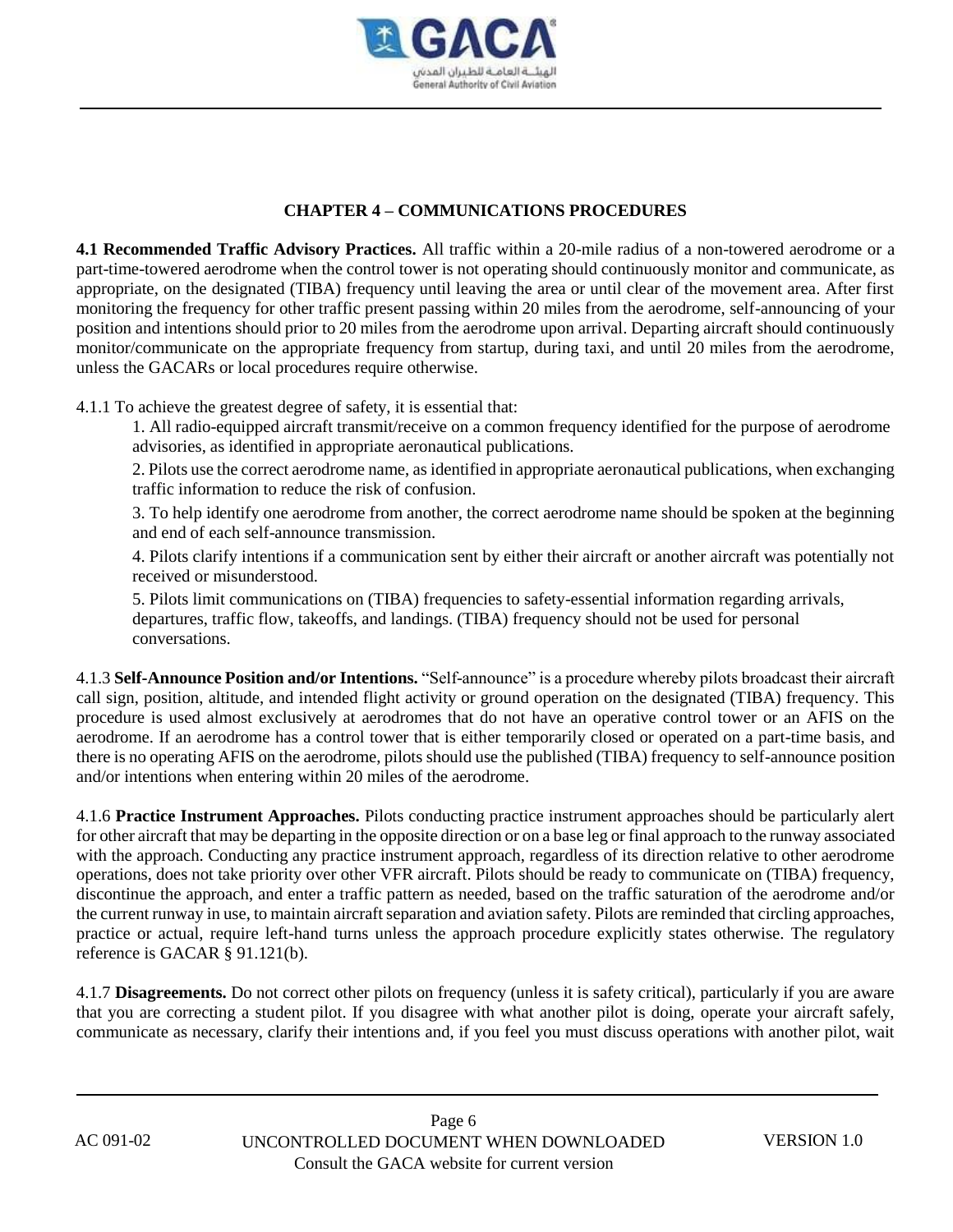

until you are on the ground to have that discussion. Keep in mind that while you are communicating, you may block transmissions from other aircraft that may be departing or landing in the opposite direction to your aircraft due to IFR operations, noise abatement, obstacle avoidance, or runway length requirements. An aircraft might be using a runway different from the one favoring the prevailing winds. In this case, one option is to simply point out the current winds to the other pilots and indicate which runway you plan on using because of the current meteorological conditions.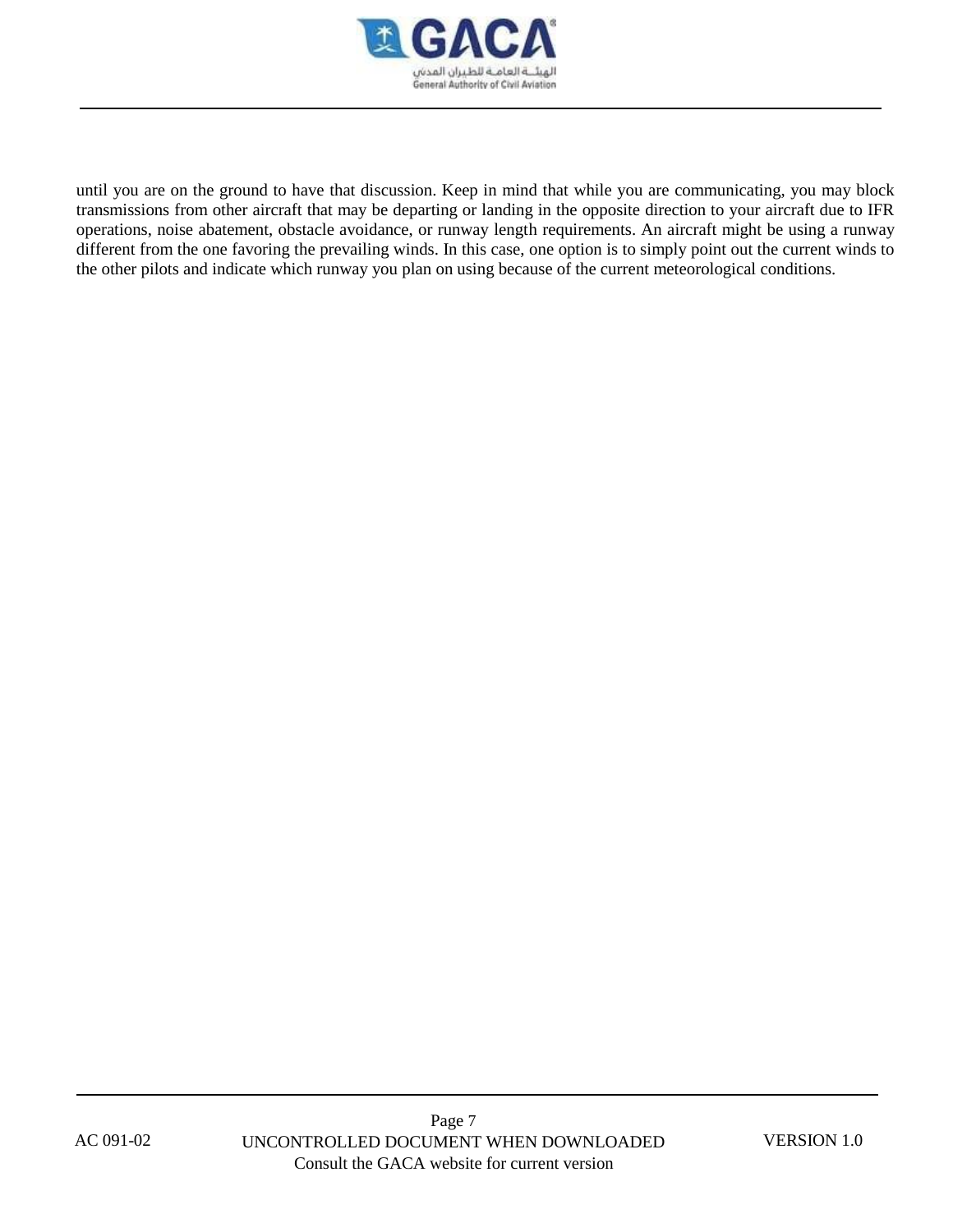

# **CHAPTER 5 – RECOMMENDED STANDARD TRAFFIC PATTERN**

**5.1 Traffic Pattern Design.** GACA encourages pilots to establish traffic patterns as recommended in this AC. Further, left traffic patterns should be established, except where obstacles, terrain, and noise-sensitive areas dictate otherwise (see Appendix A, Traffic Patterns).

**5.2 Determination of Traffic Pattern.** Prior to entering the traffic pattern at an aerodrome without an operating control tower, aircraft should avoid the flow of traffic until established on the entry leg. For example, the pilot can check wind and landing direction indicators while at an altitude above the traffic pattern, or by monitoring the communications of other traffic that communicate the runway in use, especially at aerodromes with more than one runway. When the runway in use and proper traffic pattern direction have been determined, the pilot should then proceed to a point well clear of the pattern before descending to and entering at pattern altitude.

**5.3 Traffic Pattern Entry.** Arriving aircraft should be at traffic pattern altitude and allow for sufficient time to view the entire traffic pattern before entering. Entries into traffic patterns while descending may create collision hazards and should be avoided. Entry to the downwind leg should be at a 45-degree angle abeam the midpoint of the runway to be used for landing. The pilot may use discretion to choose an alternate type of entry, especially when intending to cross over midfield, based upon the traffic and communication at the time of arrival.

**Note:** Aircraft should always enter the pattern at pattern altitude, especially when flying over midfield and entering the downwind directly. A midfield crossing alternate pattern entry should not be used when the pattern is congested. Descending into the traffic pattern can be dangerous, as one aircraft could descend on top of another aircraft already in the pattern. All similar types of aircraft, including those entering on the 45-degree angle to downwind, should be at the same pattern altitude so that it is easier to visually acquire any traffic in the pattern.

# **Figure 1. Preferred and Alternate Entry When Crossing Midfield**